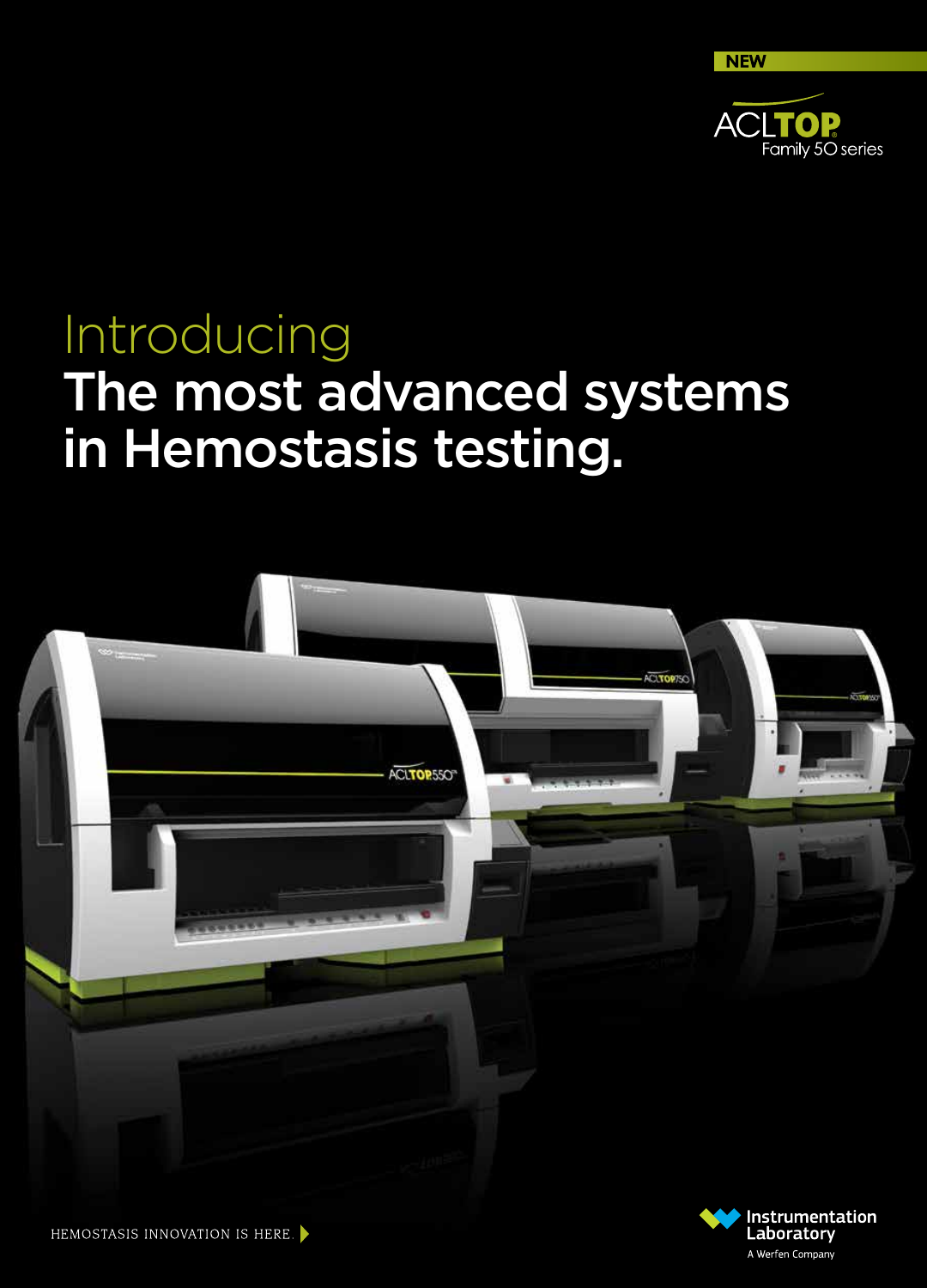# A breakthrough in Hemostasis testing.

## New ACL TOP Family 50 Series

Offering the most advanced automation and quality management from routine to specialty assays.

## **Standardized across all ACL TOP systems—for superior performance across your entire testing process**

- **Same** quality results
- **Same** comprehensive reagent portfolio
- **Same** powerful and intuitive software
- Same features and usability

## **And now:**

- **Same** assay-specific pre-analytical sample checks
- **Same** advanced lab accreditation support
- **Same** advanced quality management



The *new* ACL TOP Family 50 Series is designed to minimize errors and enhance quality.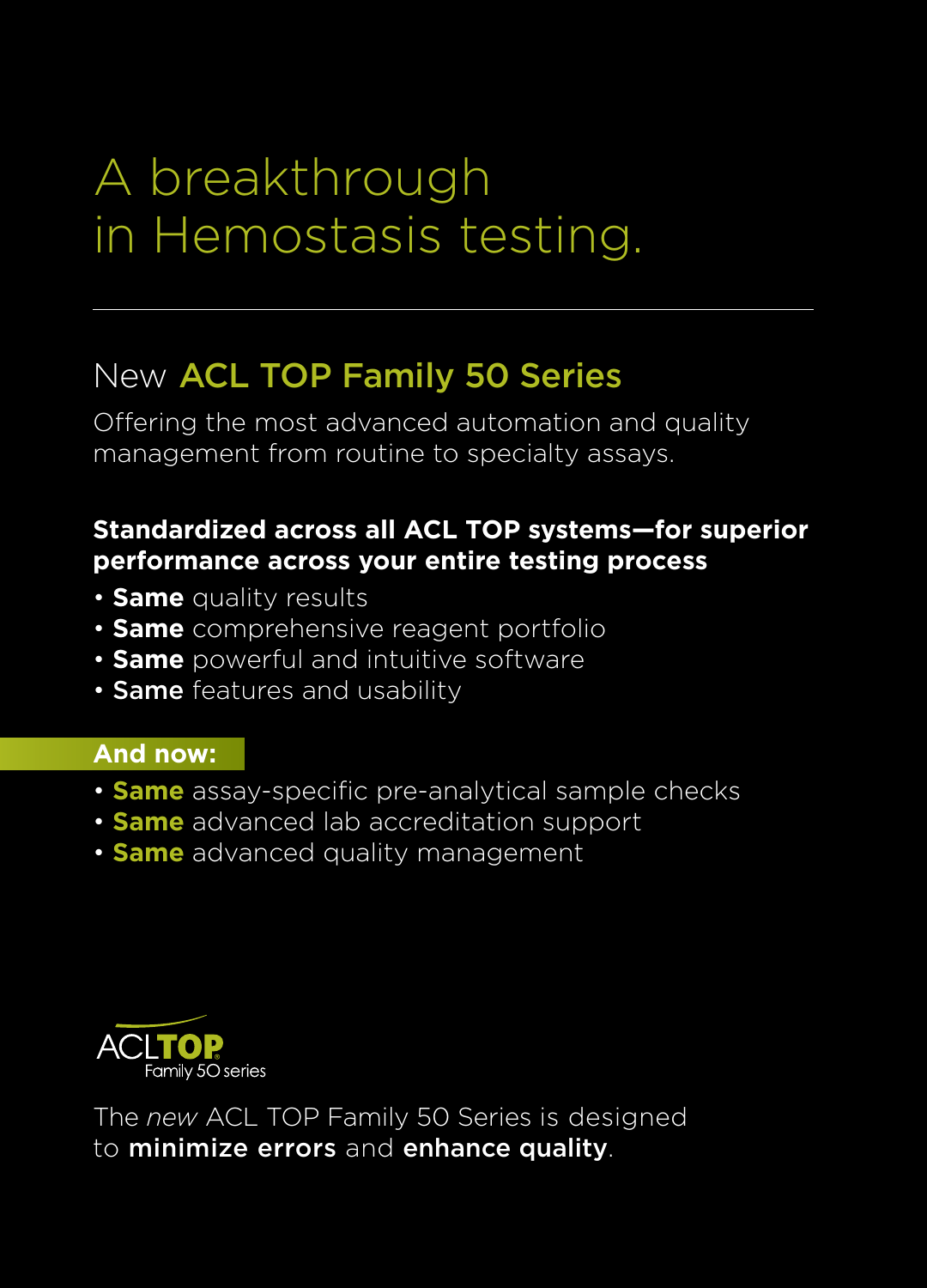## **Completely standardized for advanced automation and quality**

Ideal for medium- to high-volume labs, including integrated lab automation systems—routine or specialty testing.

### For high-volume labs



#### ACL TOP 750

Runs more tests in less time—user-friendly and high-throughput for routine analysis in laboratories with the heaviest workloads.

### ACL TOP 750 CTS

Closed-Tube Sampling adds safety in routine, high-volume and specialty labs.

#### ACL TOP 750 LAS

Connects to laboratory automation tracks for maximum flexibility and efficiency.

|                    | ACL TOP 750 | ACL TOP 750 CTS |
|--------------------|-------------|-----------------|
| Throughput (PT/hr) | up to 360   | up to 270       |
| Samples onboard    | 12 O        | 12 O            |
| Reagents onboard   |             |                 |

#### For medium- to high-volume labs



### ACL TOP 550 CTS

For highly automated testing in routine, medium- to high-volume and specialty labs.

| Throughput (PT/hr) | up to 240    |
|--------------------|--------------|
| Samples onboard    | 80           |
| Reagents onboard   | $\triangle($ |

For medium-volume labs



#### ACL TOP 350 CTS

The most compact ACL TOP Family 50 Series system for routine or specialty assays in medium-volume labs. Perfect companion to ACL TOP 750 CTS and 550 CTS systems.

| Throughput (PT/hr) | up to 110    |
|--------------------|--------------|
| Samples onboard    | $\wedge$ ( ) |
| Reagents onboard   | 26           |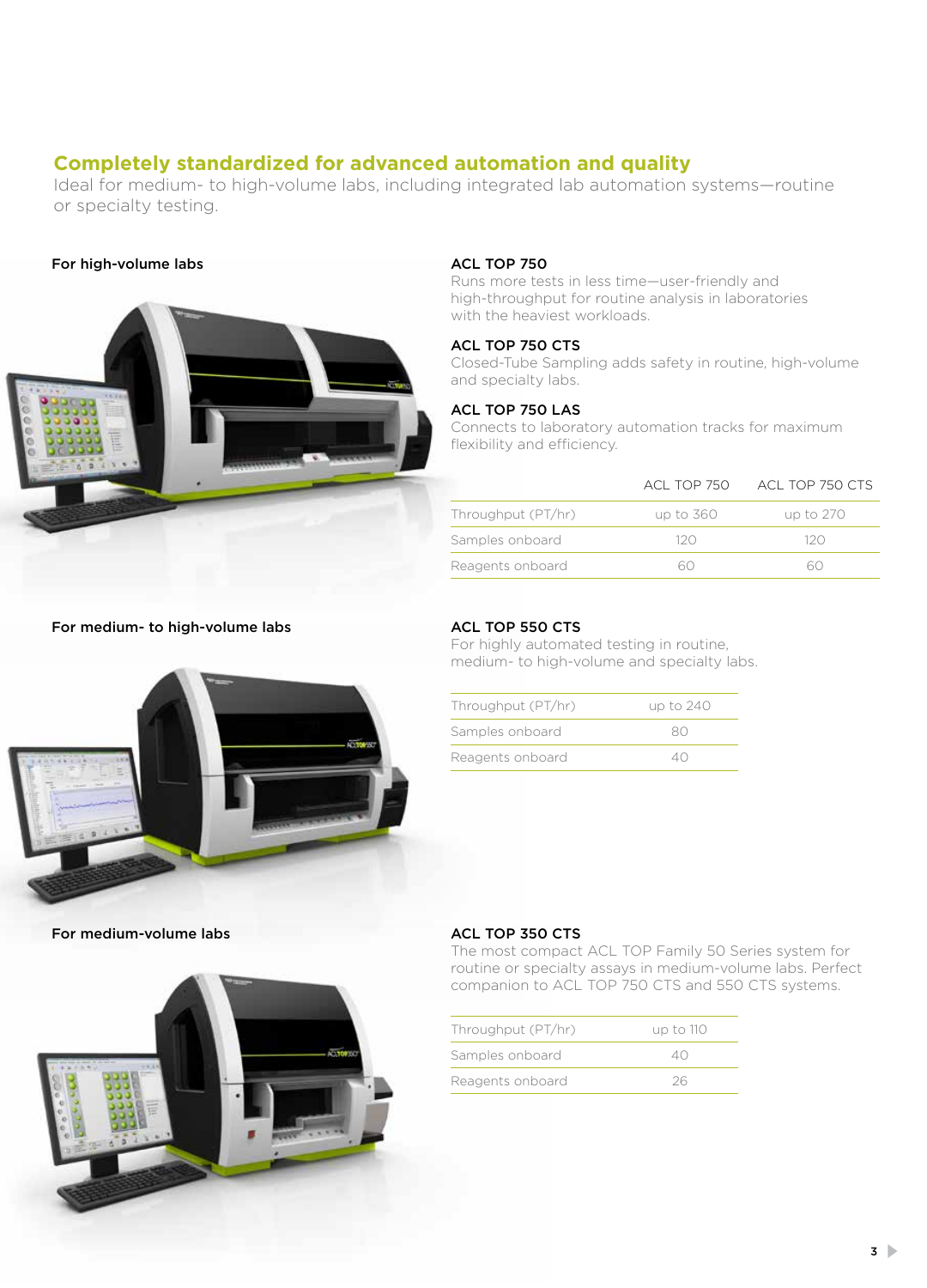# The ACL TOP Family

## **Analyzer automation**

- Barcoded reagents
- Continuous onboard reagent-stability monitoring
- Automatic QC frequency execution
- Rerun and reflex testing capabilities
- Fully automated reporting of factor assays with parallelism
- Auto-verification and uploading of results
- Closed-Tube Sampling via cap-piercing (CTS models only)

## **Continuous operation**

- Continual loading and unloading of samples and reagents via racks with no system interruption
- Uninterrupted cuvette loading and waste disposal

## **Simple maintenance**

- Daily maintenance, ordered by user and performed by system, in < 5 minutes
- "Maintenance overdue" notifications to alert user
- Remote instrument diagnostics and troubleshooting via web in real time\* (optional)

## **Laboratory automation**

- Follows CLSI Guidelines (AUTO 1–5) for true "Point-of-Reference" sampling
- Open system compatible with most laboratory automation track systems
- Eliminates need for costly and slow robotic interface

## **Fast turnaround**

- Up to 360 PT/hr
- PT results from standby in approximately 3 minutes
- Samples loaded on any rack, in any position, at any time, including STAT

\* Not available in all countries.



Onboard barcode reader allows real-time reagent management.



Closed-Tube Sampling enhances safety in the testing process.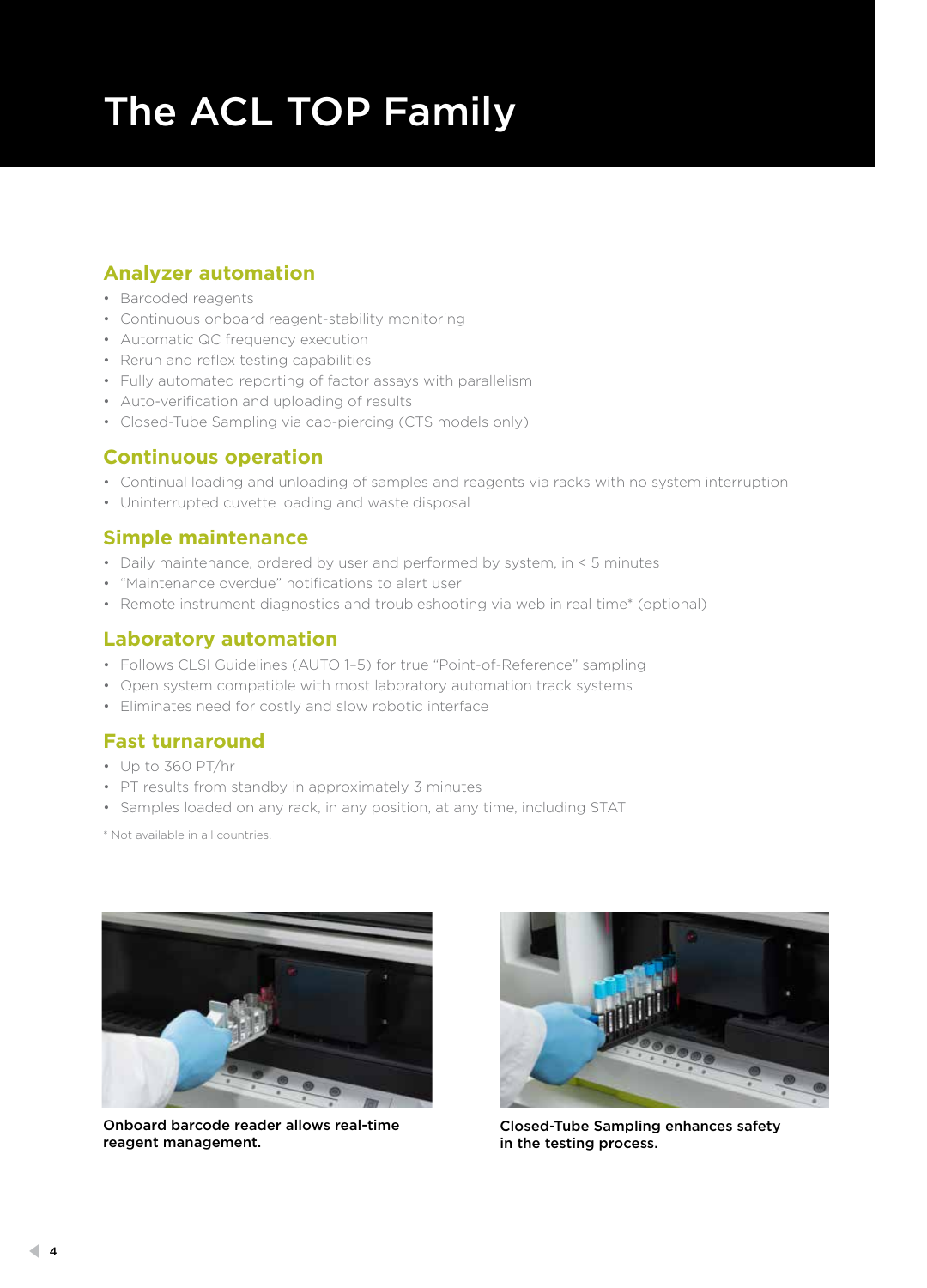# The ACL TOP Family 50 Series

## **Automated pre-analytical sample integrity checks**

- Detects interference from Hemolysis, Bilirubin or Lipemia
	- Values exceeding assay-specific thresholds are flagged
	- Pre-set to validated thresholds with optional customization
- Detects tube-fill height issues
- Flags abnormal sample aspiration, prompting user to check for clots

## **Advanced quality and accreditation support tools**

- Most comprehensive set of audit-trail tools available
- Time, date and operator stamps for all analyzer functions and activity
- Maintenance, QC and calibration logs, and temperature report
- Comprehensive and secure one-click audit reports

## **Enhanced system security**

- Second-level password and electronic signature
- Automatic system log-off
- System-access restriction with user-specific log-in and password
- Automatic password expiration
- Comprehensive 21 CFR Part 11 support tools
- Optional user-access restriction to patient-demographic information

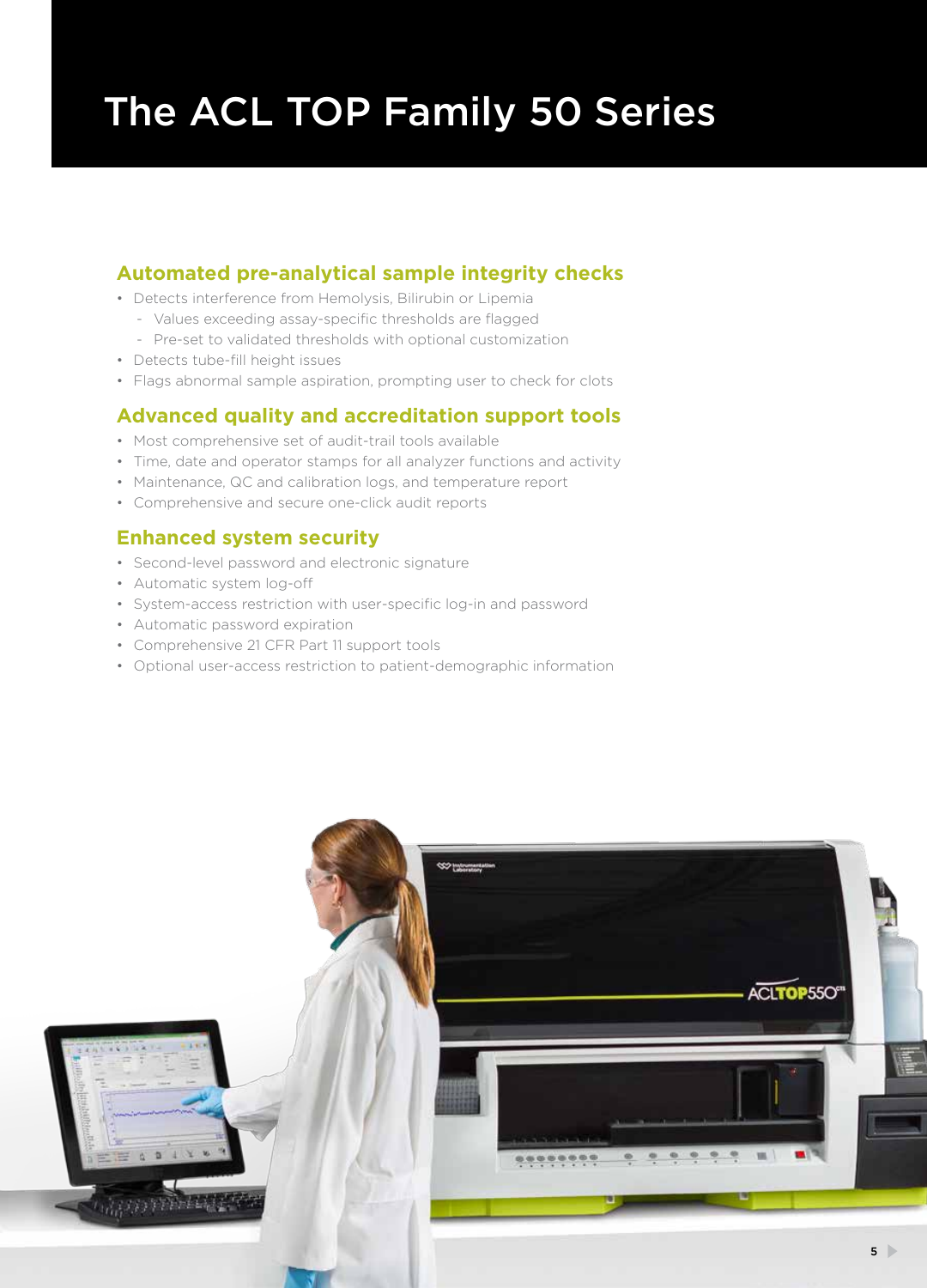## Comprehensive assay menu for disease state management

## **HemosIL assays**

ACL TOP Family 50 Series systems are optimized to operate with a comprehensive panel of HemosIL assays. Together, they are a complete disease-state management solution. Innovative HemosIL assays, routine to specialty, help guide pathways for better patient care that can reduce costs associated with hospital length-of-stay and therapeutic management.

### True standardization throughout the lab for routine and specialty assays on all ACL TOP systems

| <b>General Screening and</b><br>Anticoagulant Monitoring/<br><b>Testing</b><br>RecombiPlasTin® 2G<br>PT-FIB HS Plus<br>$\bullet$ SynthASil<br>$\triangle$ APTT-SP<br>Fibrinogen-C<br>Q.F.A. Thrombin<br>$\bullet$ Liquid Anti-Xa<br>Direct Thrombin Inhibitor* | <b>Heparin-Induced</b><br>Thrombocytopenia<br>$\bullet$ HIT-Ab <sub>(PF4-H)</sub> $*$   | Thrombophilia<br>$\triangle$ Antithrombin<br>Protein C (Chromogenic)<br>Protein C (Clotting)<br>Free Protein S (Antigenic)<br>Free Protein S (Clotting)<br>FV Leiden (APC-R V)<br>Homocysteine<br>ThromboPath* |
|----------------------------------------------------------------------------------------------------------------------------------------------------------------------------------------------------------------------------------------------------------------|-----------------------------------------------------------------------------------------|----------------------------------------------------------------------------------------------------------------------------------------------------------------------------------------------------------------|
|                                                                                                                                                                                                                                                                | Antiphospholipid Syndrome<br>• Silica Clotting Time<br>dRVVT Screen/Confirm             |                                                                                                                                                                                                                |
| D-Dimer<br>$\bullet$ D-Dimer HS 500<br>D-Dimer HS<br>D-Dimer 500*<br>D-Dimer                                                                                                                                                                                   | <b>Coagulation Factors</b><br>Intrinsic Factors<br>Extrinsic Factors<br>◆ FXIII Antigen | von Willebrand Disease<br>$\bullet$ VWF:RCo*<br><b>VWF Activity</b><br>$\bullet$ VWF:Ag<br><b>FVIII</b>                                                                                                        |
|                                                                                                                                                                                                                                                                | <b>Fibrinolysis</b><br>Plasminogen<br>Plasmin Inhibitor                                 |                                                                                                                                                                                                                |

\* Not FDA cleared. Not saleable in the U.S. |  $\blacklozenge$  Liquid, ready-to-use format.

### $\bullet$  Increased efficiencies with HemosIL liquid, ready-to-use assays

- The great majority of Hemostasis tests performed in laboratories today are comprised of PT and APTT; therefore, their efficient use is essential.
- HemosIL high-sensitivity, liquid, ready-to-use assays are available for PT, APTT, D-Dimer, Anti-Xa and more.
- These assays deliver efficiency by:
	- Eliminating reconstitution errors for more accurate results
	- Eliminating extra pipetting steps for increased efficiency
	- Reducing labor utilization overall



Significant Reduction in Hands-on

Reduced by  $\approx 65\%^{**}$ 

\* Data on file, IL.

\*\* Assumes high-volume, routine testing with PT, APTT, D-Dimer and Fibrinogen assays.

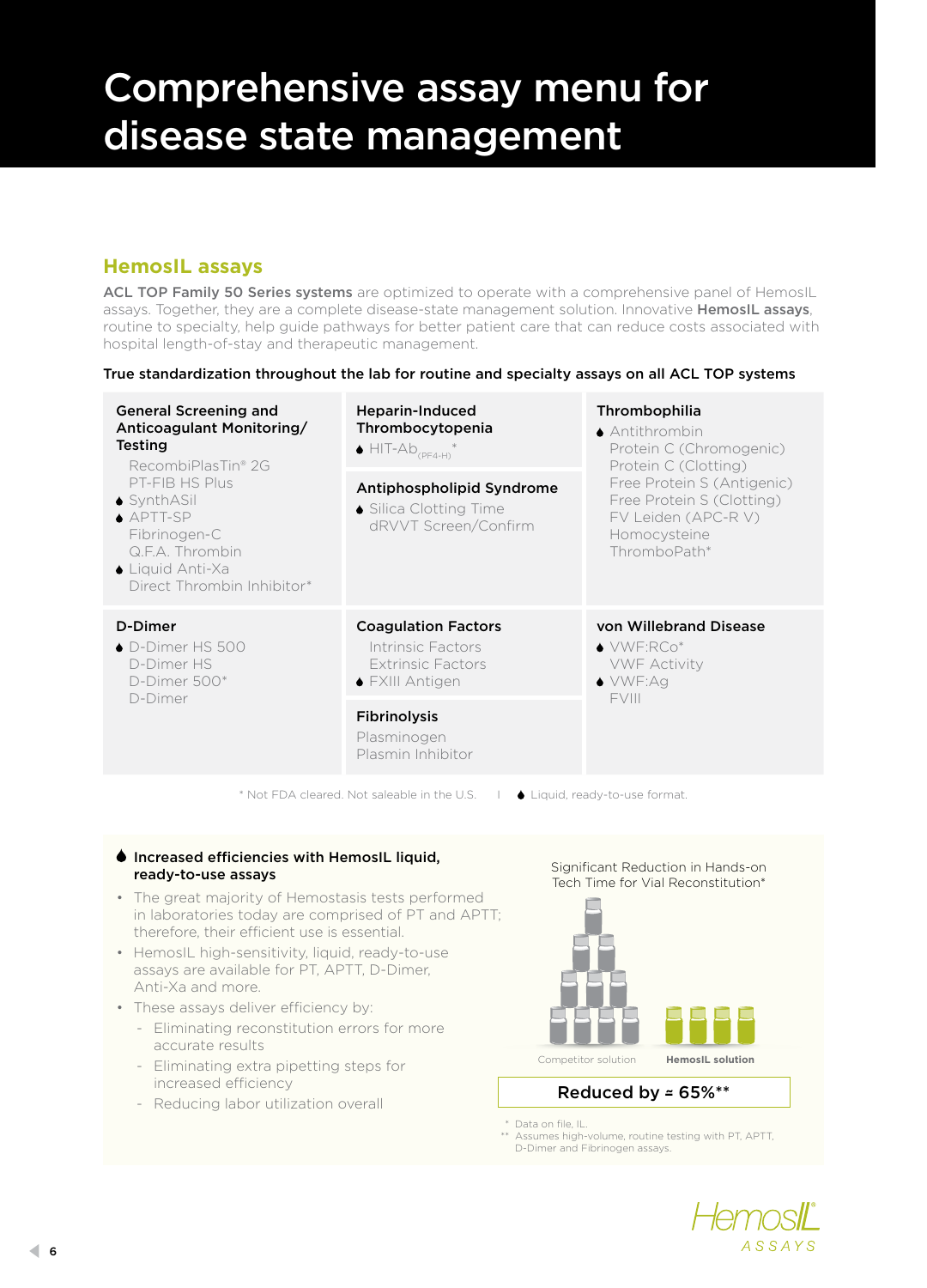

## A new breakthrough in Hemostasis testing

ACL TOP Family 50 Series systems are the first in Hemostasis testing to automate and integrate:

- Pre-analytical sample integrity checks
- Advanced quality management
- Lab accreditation tools

**ACL TOP Family 50 Series. Advanced automation and quality for lab efficiency and better patient care.**